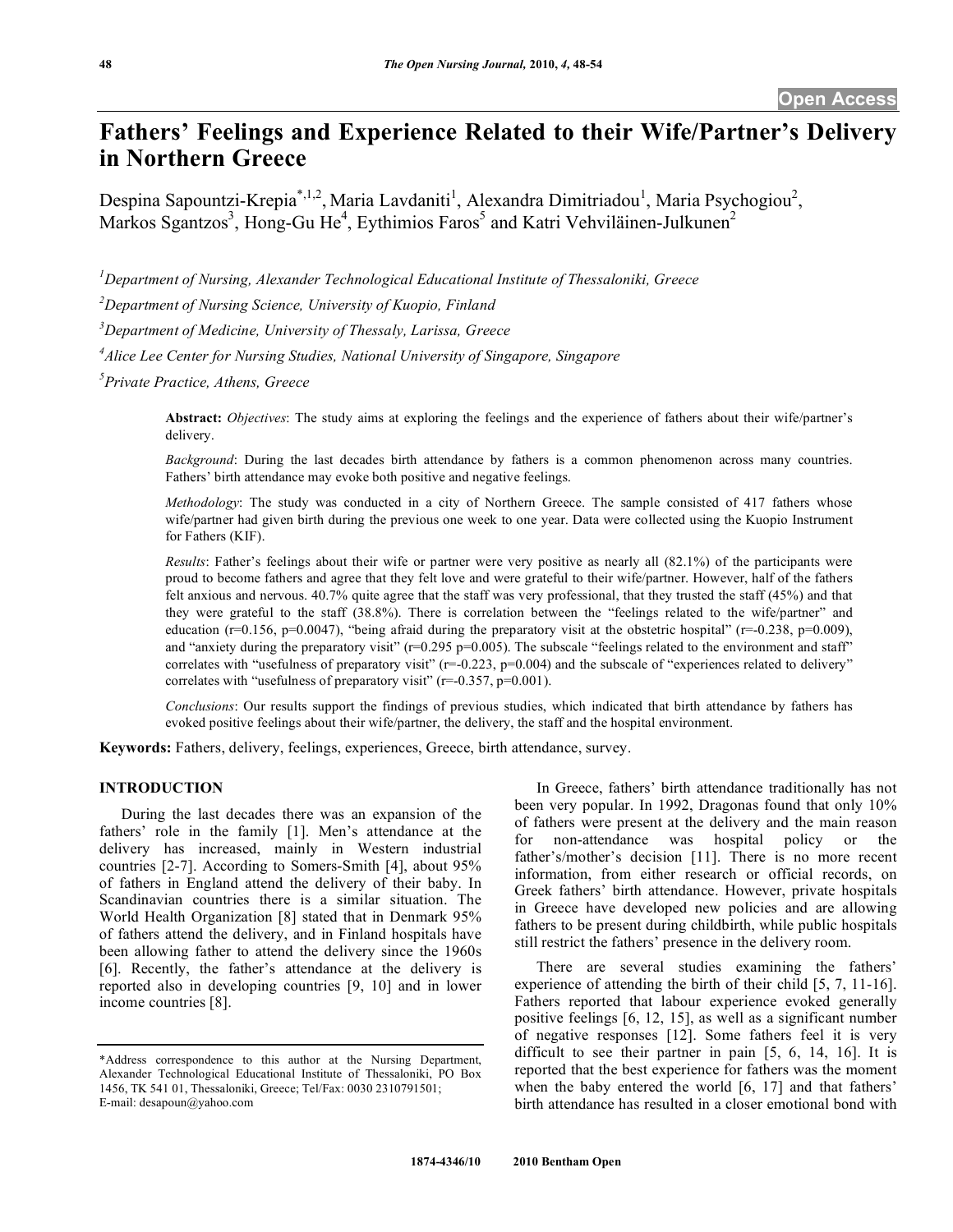the newborn [11]. We could say that the fathers' participation in the process of childbirth, helps towards the father's involvement in raising their children [9] and contributes to their growth into fatherhood [6, 17].

 Some fathers found childbirth to be a stressful experience [4, 18, 19]. Somers-Smith stated that fathers were uncertain about their supporting role, the well being of their partner and any complications that might occur to the mother or to the baby [4]. A qualitative study found that fathers were confident of their ability to support their wives, but they became fearful for their babies at the time of birth [18]. In another study, it was reported that the stress caused by childbirth may have an impact on father/child bonding [19]. Some men reported that they feel stressed by the demands on them to be an active birth coach and they have doubts about their contribution to the delivery [20]. In addition, it has been stated that fathers feelings are not sufficiently prepared due to the predominant role of the mother, as well as the lack of support and instruction during birth [14].

 Many research findings demonstrate that support from partners has positive effects during birth [21, 22]. It was found that support from spouses helped mothers to have more positive experiences during childbirth [22], and mothers value positively their presence [21]. Also, it was found that partners' support was positively related to the dosage of pain-relieving drugs used and the total length of labour [23]. Therefore, Somers-Smith stated that women welcome the support provided by the fathers [4].

 Other studies focused on the role of fathers during delivery. Chapman showed that when men were present during birth, they were co-laboring in one of three roles: coach, teammate or witness [20]. Somers-Smith found that most fathers defined their role in terms of general support during delivery [4].

 It has been supported that fathers' emotions differ according to the type of delivery. They find caesarean delivery more traumatic and express more anxiety than in vaginal delivery [7, 15].

 Although the body of evidence regarding fathers' experiences and feelings about delivery is growing over the world, the existing literature in Greece is mainly focused on maternity services [24], on family dynamics during pregnancy [25], instrument validation in the Greek population [26, 27], and emotions about childbirth [28]. To our knowledge there is no prior Greek study in relation to fathers' experience and feelings, so we decided to investigate this topic in Northern Greece through a broad survey.

## **OBJECTIVES**

 The objectives of the present study were to assess fathers' feelings and the experience about their wife/partner's delivery. The research questions were the following:

- 1. What kind of feelings and experiences do fathers have during delivery?
- 2. What kind of correlations are there between fathers' feelings and experiences and other variables (e.g. presence during delivery, preparatory visit, safeness of obstetric hospital)?

#### **METHODOLOGY**

#### **Setting and Sample**

 The study was descriptive in design. The sample consisted of 417 fathers whose wife or partner had given birth during the previous one week to one year. The participants were living in the greater area of Thessaloniki city, as well as in six cities located in the vicinity of Thessaloniki. Inclusion criteria were: a) to be at least 18 years old, b) ability to speak and read Greek, and c) willingness to participate.

#### **Data Collection**

 Potential participants were recruited from the community. The researchers first approached some fathers through hospital maternity clinics. Then we used the snowball technique to recruit more participants, by having participant fathers introducing us to other fathers from their social environment.

 All potential participants were approached by a member of the research team and were explained the purpose of the study. They were given information about the study, including confidentiality issues, and they had the opportunity to ask questions. Informed consent forms were collected from those who agreed to participate; afterwards they were given the questionnaire to complete.

#### **Ethical Issues**

 The Administrative Scientific Committee of the Nursing Department of the Alexander Technological Educational Institution of Thessaloniki, acting as an ethics committee, granted Ethical approval for the study protocol.

#### **Instrument**

 We used the Kuopio Instrument for Fathers (KIF); a questionnaire especially designed to explore fathers' feelings and experiences related to their wife/partner's delivery. The testretest reliability of the KIF questionnaire was assessed in the Greek population and was found to be satisfactory [26].

 The first part of the KIF questionnaire contains questions about the demographic and social characteristics of the participants. The second part of the KIF questionnaire contains two scales. The first scale is a 35-item scale for eliciting information on the father's feelings related to his wife/partner's delivery. This scale is divided into four subscales: a) a 13-item subscale for eliciting information on father's own feelings, b) a 7-item subscale on father's feelings concerning his wife/partner, c) a 5-item subscale on father's feelings about the birth of his child, and d) a 10-item subscale on father's feelings about the hospital staff and environment. The second scale is a 19-item scale for eliciting information from fathers who were present in the delivery room regarding their experiences related to their wife/partner's delivery.

 Both scales are scored using a five-point Likert scale (totally agree, agree to some extent, difficult to say, disagree to some extent, totally disagree). In the present study, Cronbach's alpha of the scale ranged from 0.61 to 0.90.

#### **Data Analysis**

 The data were analysed using SPSS version 13.0. Responses to items on the questionnaires were coded and then entered into SPSS. Verification of the data was done using double data entry. Descriptive statistics were used to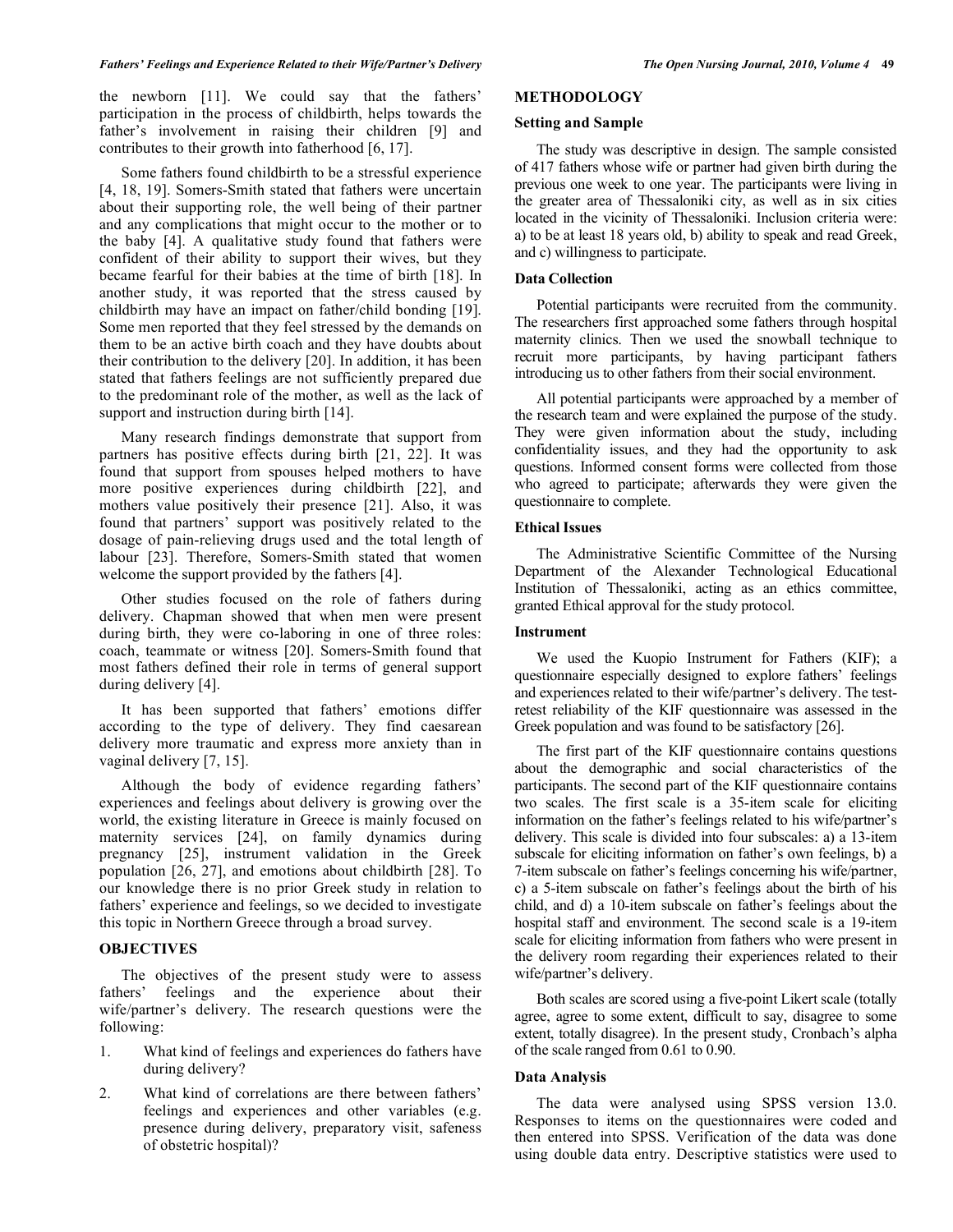analyze demographic characteristics and for frequencies of items of the KIF questionnaire. For data that were not normally distributed non-parametric tests were used (Spearman correlation coefficient). Correlations were calculated using the Spearman correlation coefficient and significance was set to 5%.

## **RESULTS**

The mean age of the participant fathers was  $36.24 \pm 6.85$ years. Seventy seven point one percent (n=319) of the respondents had completed secondary education (lyceum), nearly all 95.2% were married and 97.9% employed. The sample's demographic and social characteristics are presented in Table **1**.

| Table 1. |  | <b>Demographic Characteristics of the Sample</b> |  |
|----------|--|--------------------------------------------------|--|
|----------|--|--------------------------------------------------|--|

|                                     | N   | $\frac{0}{0}$ |  |  |  |  |
|-------------------------------------|-----|---------------|--|--|--|--|
| <b>Marital Status</b>               |     |               |  |  |  |  |
| Married                             | 400 | 95.2          |  |  |  |  |
| Cohabiting                          | 10  | 2.6           |  |  |  |  |
| Unmarried                           | 7   | 1.7           |  |  |  |  |
| <b>Education</b>                    |     |               |  |  |  |  |
| Primary school                      | 27  | 6.5           |  |  |  |  |
| Secondary school (gymnasium)        | 68  | 16.4          |  |  |  |  |
| Secondary school (lyceum)           | 319 | 77.1          |  |  |  |  |
| <b>Occupational Education</b>       |     |               |  |  |  |  |
| No occupational course              | 69  | 17.5          |  |  |  |  |
| Occupational course                 | 97  | 24.6          |  |  |  |  |
| Post-secondary occupational diploma | 22. | 56            |  |  |  |  |
| College-level occupational diploma  | 31  | 7.8           |  |  |  |  |
| Academic degree                     | 141 | 35.7          |  |  |  |  |
| Other                               | 35  | 8.9           |  |  |  |  |
| <b>Employment</b>                   |     |               |  |  |  |  |
| Employed                            | 410 | 97.9          |  |  |  |  |
| Unemployed                          | 3   | 0.7           |  |  |  |  |
| Other                               | 4   | 1.4           |  |  |  |  |

 Forty seven point four percent (n=199) were first time fathers, 37.4% were second time fathers, and the remaining 15.2% became fathers for at least the third time. Regarding the mode of delivery, 34.7% (n=145) of participants reported that the delivery was performed by caesarean section, while 65.3% (n=273) were vaginal deliveries. Sixty six percent (n=257) consider being present at the delivery "extremely important" or "important to some extent", 8.3% did not think it was important, while 25.7% found it difficult to give an answer. Nevertheless, over half (54,3 %) of the fathers were in the delivery room during their wife/partner's labor and delivery; for 61.8% of them this was the wish of both partners. About half of fathers had a preparatory visit at the obstetric hospital. Among them, 41.9% found the preparatory visit "useful to some extent" or "very useful", while nearly one third (29.3%) said that this visit frightened them. Forty one point six percent (n=175) considered the obstetric hospital to be a safe place for giving birth.

 Table **2** presents the frequencies of the fathers' feelings related to wife/partner's delivery. Fathers' own feelings and feelings about his wife or partner were mainly positive as 82.1% of the participants said they were proud to become a father, while 40% were nervous and 51% were anxious. The majority of the fathers (82.4%) felt love for their wife/partner, while a considerable percentage (65.2%) was grateful to their wife/partner. Fathers' feelings about the birth of his child were on positive side as 86.2% were proud of the baby, 90.2% were happy about the baby. However, over half (57.3%) were worried about the health of the baby. Forty point seven percent  $(n=171)$  of the participants "agreed" to some extent" that the staff were very professional, 45% "agreed to some extent" that they trusted the staff, and 38.8% were grateful to the staff. In addition, 63.8% trusted the safety of the delivery environment.

 Table **3** shows the frequencies of the experiences of the fathers who were present in the delivery room during their wife/partner delivery. Only 228 participant fathers were present during delivery and completed the subscale about the experiences related to the wife/partner's delivery. Fifteen point seven percent (n=66) "totally agreed" that they were encouraged to express their feelings and 16.7% "totally agreed" that they were encouranged to be themselves. Nineteen point eight percent (n=83) "totally disagreed" that they were told to take care of their physical health and every third (32.4%) informed that attention was given to their psychological wellbeing. Thirty one point four percent (n=132) said that they were told about the progress of the delivery. Furthermore, 26.4% of the fathers agreed that they were encouraged to be present when the baby was taken to the mother's breast and 32.9% "totally agreed" that they were encouraged to touch the baby. However, only one fifth informed that they were encouraged to bathe the baby.

 Table **4** shows the correlations between the subscales and the variables from the fathers' basic information. The subscale of "feeling related to the delivery" correlates with the variables "presence during delivery" (r=-0.222, p=0.000), "presence during past delivery" (r=-0.018, p=0.033), "being frightened at preparatory visit to the obstetric hospital"  $(r=0.187 \text{ p}=0.009)$ , and "anxiety at preparatory visit"  $(r=0.192, p=0.007)$ . Also, the subscale of "feelings related to the wife/partner" correlates significantly with education  $(r=0.156, p=0.0047)$ , with "being frightened at preparatory visit to the obstetric hospital"  $(r=0.238, p=0.009)$  and with "anxiety at preparatory visit"  $(r=0.295, p=0.005)$ . The subscale "feelings related to delivery" correlates only with "a safe place to give birth"  $(r=0.1127, p=0.048)$ . The subscale "feelings related to the environment and staff" correlates with "presence during delivery"  $(r=0.186, p=0.014)$ , "presence during past delivery"  $(r=-0.128, p=0.014)$ , "previous visit to the obstetric hospital"  $(r=0.222, p=0.003)$ , "usefulness of preparatory visit"  $(r=0.223, p=0.004)$ , and the "safety of the obstetric hospital" ( $r = 0.378$ ,  $p = 0.000$ ).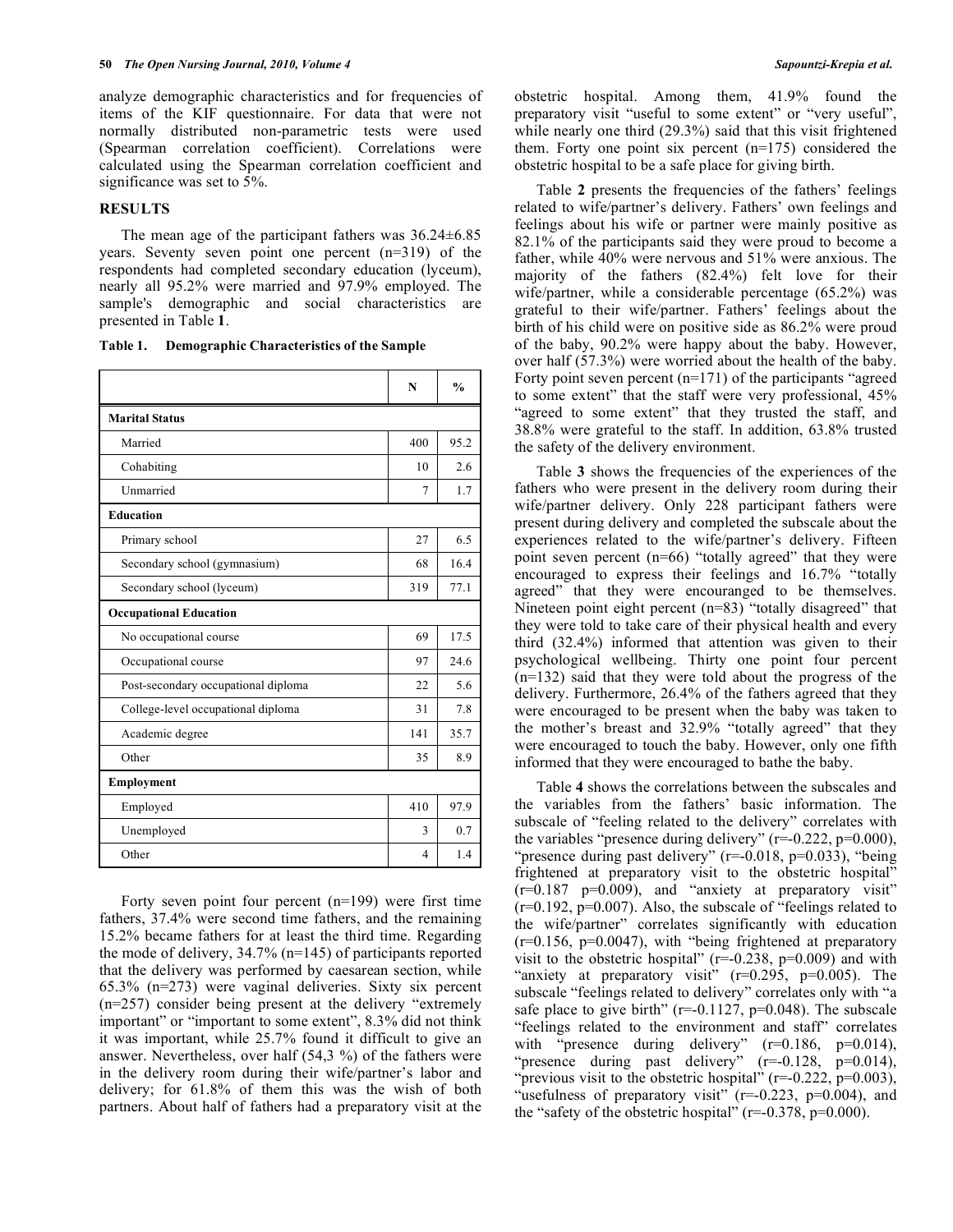# **Table 2. Fathers' Feelings and Experiences During Delivery**

| <b>Father's Own Feelings</b>                                                | <b>Totally Agree</b><br>N(%) | Agree to<br><b>Some Extent</b><br>N(%) | <b>Difficult</b><br>to Say<br>N(%) | Disagree to<br><b>Some Extent</b><br>N(%)           | <b>Totally</b><br><b>Disagree</b><br>N(%)    |
|-----------------------------------------------------------------------------|------------------------------|----------------------------------------|------------------------------------|-----------------------------------------------------|----------------------------------------------|
| I was proud to become a father                                              | 345 (82.1)                   | 62(14.8)                               | 10(2.4)                            |                                                     | 1(0.2)                                       |
| I was nervous                                                               | 168(40)                      | 124(29.5)                              | 25(6)                              | 35(8.3)                                             | 61(14.5)                                     |
| I was anxious                                                               | 214(51)                      | 137(32.6)                              | 15(3.6)                            | 20(4.8)                                             | 30(7.1)                                      |
| I was tired                                                                 | 50 (11.9)                    | 71 (16.9)                              | 32(7.6)                            | 73(17.4)                                            | 187(44.5)                                    |
| I felt sick                                                                 | 15(3.6)                      | 15(3.6)                                | 23(5.5)                            | 53(12.6)                                            | 307(73.1)                                    |
| I was helpless                                                              | 29(6.9)                      | 26(6.2)                                | 34(8.1)                            | 63 (15)                                             | 261 (62.1)                                   |
| I was unhappy                                                               | 12(2.9)                      | 7(1.7)                                 | 6(1.4)                             | 28(6.7)                                             | 361 (86)                                     |
| I was restless                                                              | 238 (56.7)                   | 107(25.5)                              | 11(2.6)                            | 18(4.3)                                             | 37(8.8)                                      |
| I felt uncertain                                                            | 41 (9.8)                     | 76(18.1)                               | 37(8.8)                            | 64 (15.2)                                           | 193 (46)                                     |
| I was needed at the delivery                                                | 105(25)                      | 65 (15.5)                              | 96 (22.9)                          | 38(9)                                               | 103(24.5)                                    |
| I was an outsider                                                           | 8(1.9)                       | 11(2.6)                                | 29(6.9)                            | 51(12.1)                                            | 311 (74)                                     |
| I was afraid that being present at delivery would make me sexually impotent | 7(1.7)                       | 12(2.9)                                | 43 (10.2)                          | 35(8.3)                                             | 316 (75.2)                                   |
| My masculinity was enhanced                                                 | 109(26)                      | 68 (16.2)                              | 79 (18.8)                          | 43(10.2)                                            | 109(26)                                      |
| <b>Father's Feelings About his Wife/Partner</b>                             | <b>Totally Agree</b><br>N(%) | Agree to<br><b>Some Extent</b><br>N(%) | <b>Difficult</b><br>to Say<br>N(%) | Disagree to<br><b>Some Extent</b><br>N(%)           | <b>Totally</b><br><b>Disagree</b><br>N(%)    |
| I was worried about how my wife/partner would cope                          | 92 (21.9)                    | 68 (16.2)                              | 49 (11.7)                          | 23(5.5)                                             | 19(4.5)                                      |
| I felt guilty about my wife/partner being in so much pain                   | 31(7.4)                      | 42(10)                                 | 53 (12.6)                          | 64 (15.2)                                           | 218 (51.9)                                   |
| I felt love for my wife/partner                                             | 346 (82.4)                   | 55(13.1)                               | 7(1.7)                             | 4(1)                                                | 1(0.2)                                       |
| My presence made the delivery easier for my wife/partner                    | 92(21.9)                     | 66 (15.7)                              | 108(25.7)                          | 16(3.8)                                             | 60(14.3)                                     |
| I was grateful to my wife/partner                                           | 274 (65.2)                   | 86(20.5)                               | 22(5,2)                            | 20(4.8)                                             | 11(2.6)                                      |
| I was afraid that my wife/partner would die due to the delivery             | 25(6)                        | 42(10)                                 | 50(11,9)                           | 79 (18.8)                                           | 213(50.7)                                    |
| I was uncertain about my wife/partner's situation                           | 55(13.1)                     | 108(25.7)                              | 58 (13,8)                          | 72 (17.1)                                           | 117(27.9)                                    |
| <b>Father's Feelings About the Birth of his Child</b>                       | <b>Totally Agree</b><br>N(%  | Agree to<br><b>Some Extent</b><br>N(%) | <b>Difficult</b><br>to Say<br>N(%) | Disagree to<br><b>Some Extent</b><br>N(%)           | <b>Totally</b><br><b>Disagree</b><br>$N(\%)$ |
| I felt moved by the birth of the baby                                       | 195 (46.4)                   | 103(24.5)                              | 25(6)                              | 39(9.3)                                             | 46(11)                                       |
| I was proud of the baby                                                     | 362 (86.2)                   | 50 (11.9)                              |                                    | 1(0.2)                                              | 1(0.2)                                       |
| I was happy about the baby                                                  | 379 (90.2)                   | 33(7.9)                                | 1(0.2)                             |                                                     | 1(0.2)                                       |
| I was worried about the health of the baby                                  | 101(24)                      | 140(33.3)                              | 24(5.7)                            | 68 (16.2)                                           | 75 (17.9)                                    |
| I was disappointed with the gender of the baby                              | 9(2.1)                       | 6(1.4)                                 | 15(3.6)                            | 44 (10.5)                                           | 337 (80.2)                                   |
| Father's Feelings About the Staff and the Environment                       | <b>Totally Agree</b><br>N(%) | Agree to<br><b>Some Extent</b><br>N(%) | <b>Difficult</b><br>to Say<br>N(%) | <b>Disagree to</b><br><b>Some Extent</b><br>$N(\%)$ | <b>Totally</b><br><b>Disagree</b><br>N(%)    |
| The staff were very professional                                            | 138 (32.9)                   | 171 (40.7)                             | 47(11.2)                           | 40(9.5)                                             | 16(3.8)                                      |
| I trusted the staff                                                         | 154(36.7)                    | 189(45)                                | 46(11)                             | 20(4.8)                                             | 7(1.7)                                       |
| The staff were busy                                                         | 53 (12.6)                    | 127(30.2)                              | 85 (20.2)                          | 64 (15.2)                                           | 80 (19)                                      |
| I was grateful to the staff                                                 | 129(30.7)                    | 163(38.8)                              | 56 (13.3)                          | 48(11.4)                                            | 19(4.5)                                      |
| The staff were unfriendly                                                   | 13(3.1)                      | 38(9)                                  | 28 (6.7)                           | 121 (28.8)                                          | 213 (50.7)                                   |
| The environment of the delivery room was pleasant                           | 91(21.7)                     | 110(26.2)                              | 112(26.7)                          | 41 $(9.8)$                                          | 27(6.4)                                      |
| The environment of the delivery room was unpleasant                         | 14(3.3)                      | 28(6.7)                                | 121(28.8)                          | 61(14.5)                                            | 162(38.6)                                    |
| The environment of the delivery room was safe                               | 149 (35.5)                   | 119(28.3)                              | 101(24)                            | 12(2.9)                                             | 7(1.7)                                       |
| The environment of the delivery room was restless                           | 28(6.7)                      | 51(12.1)                               | 119(28.3)                          | 75 (17.9)                                           | 116(27.6)                                    |
| The atmosphere of the delivery room was unhurried                           | 106(25.2)                    | 88 (21)                                | 116(27.6)                          | 34(8.1)                                             | 41 $(9.8)$                                   |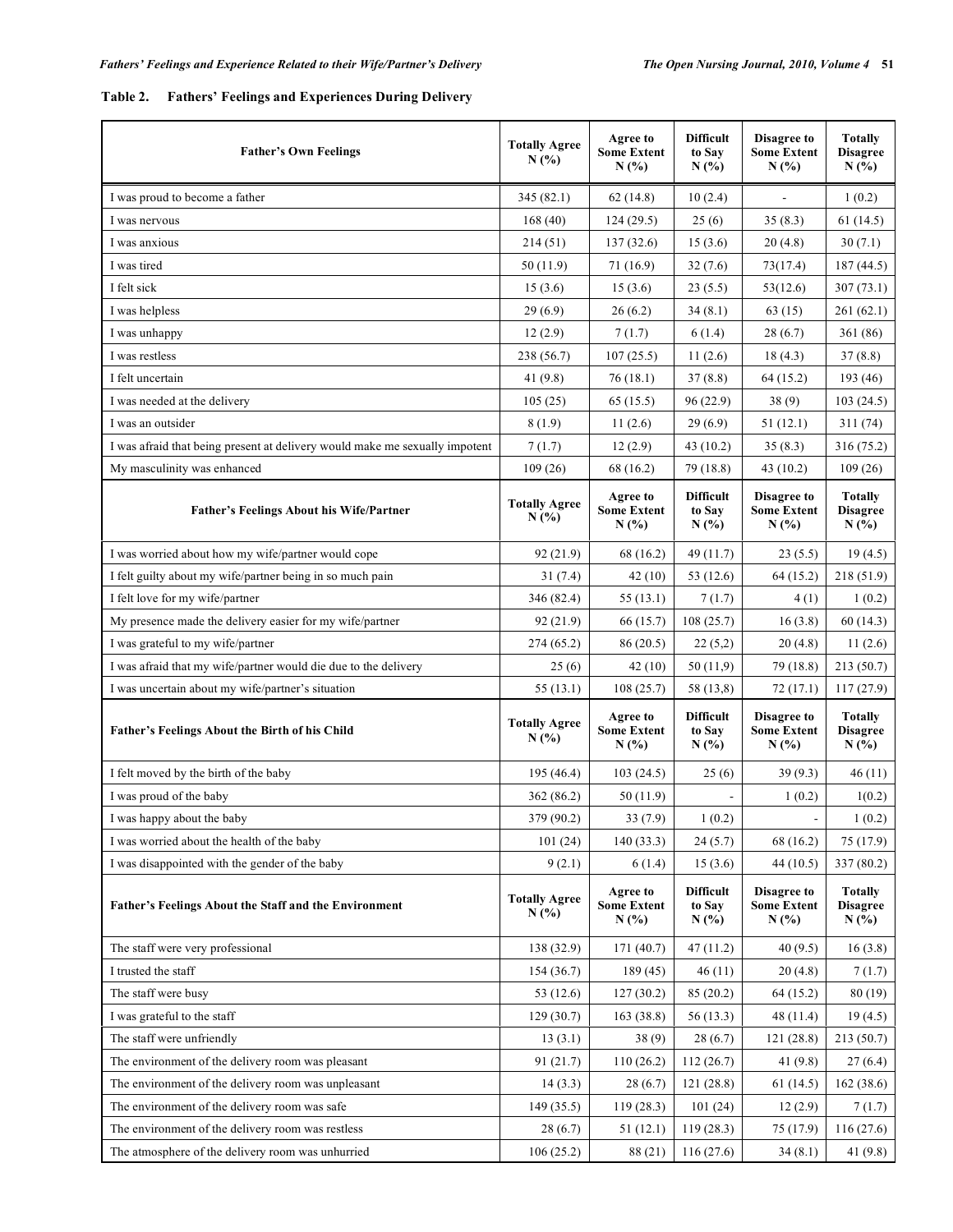| Table 3. Experiences of Fathers who were Present During Delivery Related to their Wife/Partner's Delivery (n=228) |  |
|-------------------------------------------------------------------------------------------------------------------|--|
|                                                                                                                   |  |

|                                                                                        | <b>Totally Agree</b><br>N(%) | Agree to<br><b>Some Extent</b><br>N(% | <b>Difficult</b><br>to Sav<br>$N(\%)$ | Disagree to<br><b>Some Extent</b><br>N(%) | <b>Totally</b><br><b>Disagree</b><br>N(%) |
|----------------------------------------------------------------------------------------|------------------------------|---------------------------------------|---------------------------------------|-------------------------------------------|-------------------------------------------|
| I was encouraged to express my feelings                                                | 66 (15.7)                    | 63(15)                                | 29(6.9)                               | 39(9.3)                                   | 31(54.3)                                  |
| I was encouraged to be myself                                                          | 70(16.7)                     | 54 (12.9)                             | 35(8.3)                               | 35(8.3)                                   | 32(7.6)                                   |
| I was told to take care of my physical health                                          | 36(8.6)                      | 31(7.4)                               | 41 $(9.8)$                            | 33(7.9)                                   | 83 (19.8)                                 |
| Attention was given to my psychological wellbeing                                      | 68 (16.2)                    | 68 (16.2)                             | 24(5.7)                               | 38(9)                                     | 27(6.4)                                   |
| I was not treated like an outsider                                                     | 114(27.1)                    | 72(17.1)                              | 10(2.4)                               | 10(2.4)                                   | 17(4)                                     |
| I was told about the progress of the delivery                                          | 132(31.4)                    | 57(13.6)                              | 4(1)                                  | 25(6)                                     | 7(1.7)                                    |
| The staff discussed the progress of the delivery with me                               | 108(25.7)                    | 55(13.1)                              | 14(3.3)                               | 28(6.7)                                   | 22(5.2)                                   |
| The staff discussed the welfare of the baby with me                                    | 110(26.2)                    | 57(13.6)                              | 8(1.9)                                | 22(5.2)                                   | 18(4.3)                                   |
| The staff discussed with me the characteristics of my newborn baby                     | 74 (17.6)                    | 58 (13.8)                             | 30(7.1)                               | 29(6.9)                                   | 36(8.6)                                   |
| I was encouraged to be present when the<br>baby was first taken to the mother's breast | 111(26.4)                    | 47(11.2)                              | 10(2.4)                               | 18(4.3)                                   | 38(9)                                     |
| I was encouraged to touch the newborn baby                                             | 138 (32.9)                   | 44(10.5)                              | 9(2.1)                                | 10(2.4)                                   | 24(5.7)                                   |
| I was encouraged to participate in measuring and weighing the baby                     | 72(17.1)                     | 31(7.4)                               | 17(4)                                 | 33(7.9)                                   | 72(17.1)                                  |
| I was encouraged to bathe the baby                                                     | 61(14.5)                     | 27(6.4)                               | 20(4.8)                               | 37(8.8)                                   | 78 (18.6)                                 |
| I was shown how to bathe the baby                                                      | 65 (15.5)                    | 39(9.3)                               | 12(2.9)                               | 24(5.7)                                   | 83 (19.8)                                 |
| I was encouraged to hold the baby                                                      | 123(29.3)                    | 51(12.1)                              | 4(1)                                  | 7(1.7)                                    | 41 $(9.8)$                                |

#### **DISCUSSION**

 The study assessed the fathers' feelings and experiences about their wife/partner's delivery thru a broad survey. It contributes to the growing body of evidence regarding fathers' feelings about delivery and provides an important foundation for Greek nurses and midwives, because describing this phenomenon is vital for planning appropriate interventions.

 Almost half of the fathers were present at the delivery and this was the wish of both partners. This is consistent with findings from other countries where approximately half of the fathers were present at the delivery, but they reported that they were pressured by their wives [29]. On the other hand, this finding differs from a Finnish study in which almost all fathers were present at the delivery after the request of, or in agreement with their partners [6].

 The findings indicate that, during delivery, fathers had negative feelings, such as nervousness, anxiety and restlessness, as well as also positive feelings, such as feeling proud and happy. This is consistent with other studies [6, 12, 15, 18]. Bradley *et al*. examined 199 men attending their partner's labour and delivery, and concluded that the feeling most commonly reported was anxiety [30]. Our result supports Draper who stated that there are benefits, as well as disadvantages, for men attending birth [3]. However, both partners should discuss it and make the decision which is right for them [3, 31].

 Most of the participants attending the delivery did not feel guilty about their wife/partner being in so much pain. Other studies reported that fathers felt it was very difficult to see their partner in pain [5]; for them it was the most unpleasant and difficult thing [6] and witnessing their partner

in pain was the worst aspect of having a child [16]. Also, Hallgren *et al*. reported that fathers felt unprepared for the experience of time and pain. There is a need for future research in the Greek population to examine this issue [14].

 The participant fathers have positive feelings for their partner/wife, such as love and gratefulness. This finding is an indicator that the relationship between the couple is strengthened. This is similar to findings from previous studies [6, 11, 15]. Dragonas reported that Greek fathers who were present during childbirth reported that their attendance resulted in a closer emotional bond with their partner [11]. Chan & Paterson-Brown found that labour experience improves the relationship between partners [15]. In another study men expressed an enhanced respect for their wives [18]. In a study by Vehvilainen-Julkunen & Liukkonen fathers said that they feel gratefulness and love for their partner [6]. Fagerskiold stated that "during the delivery, fathers often realised how capable their partner was and this led to an increased admiration for her" [32].

 It is important to note that the majority of the participants have pleasant or positive feelings for their baby, such as being proud and happy. This is an expected outcome since similar results reported in earlier studies stressed being proud and happy about the baby [6], love [17], and being very interested in the baby at the time of birth [18], as well as a closer emotional bond with the newborn [11].

 The respondents expressed quite positive thoughts about the staff and the environment, and stated that the work of the staff was reliable and the environment was pleasant, safe and unhurried. This is consistent with the study of Vehvilainen-Julkunen.& Liukkonen which found that the work of midwives was reliable and professional, the environment was considered as quiet and comfortable, and the atmosphere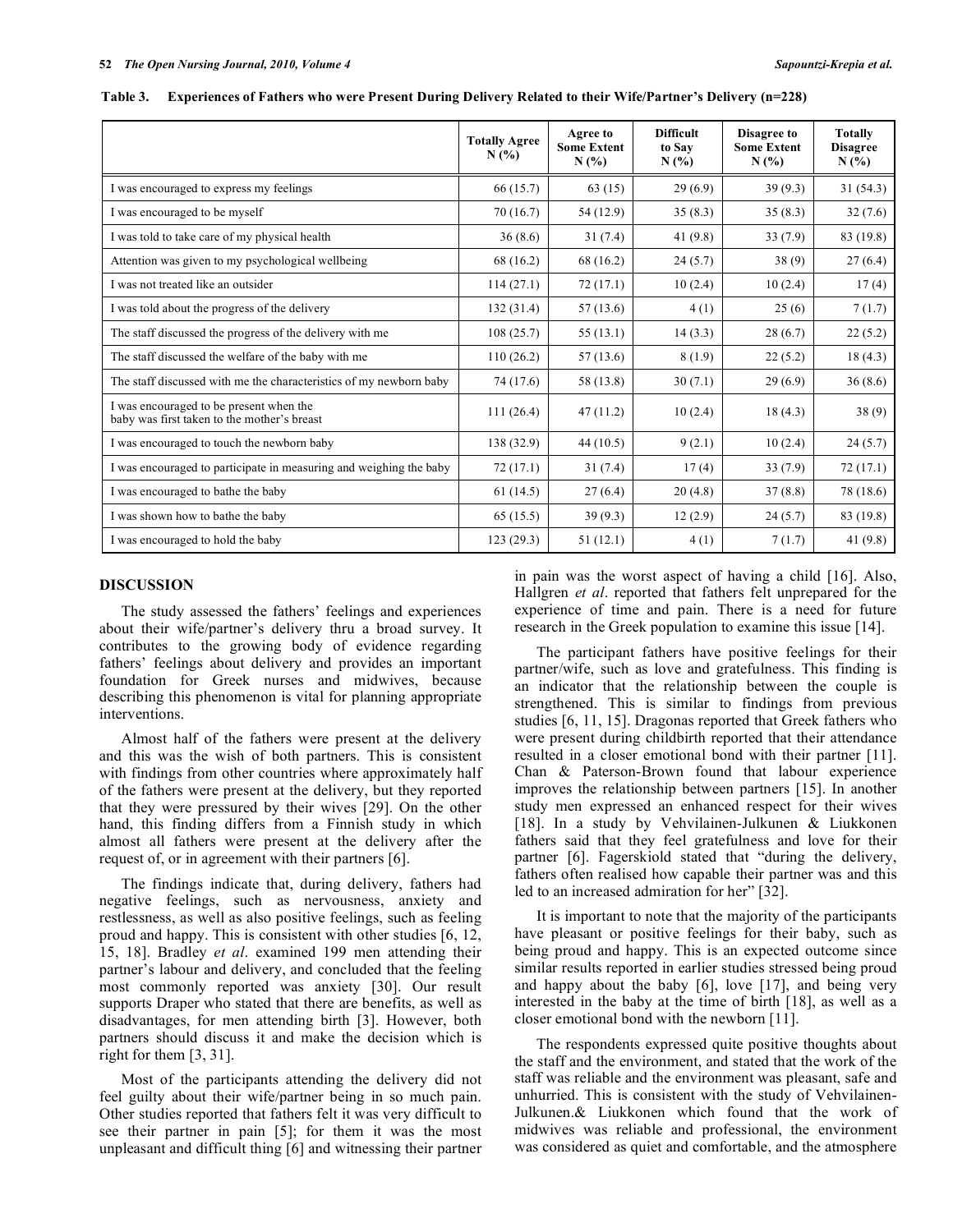| <b>Variables</b>                                                                 | <b>Father's Own</b><br><b>Feelings During</b><br><b>Delivery</b> |           | <b>Father's Feelings</b><br><b>About his</b><br><b>Wife/Partner</b> |           | <b>Father's Feelings</b><br><b>About the Birth</b><br>of his Child |           | <b>Father's Feelings</b><br>About the Staff &<br>the Environment |           |
|----------------------------------------------------------------------------------|------------------------------------------------------------------|-----------|---------------------------------------------------------------------|-----------|--------------------------------------------------------------------|-----------|------------------------------------------------------------------|-----------|
|                                                                                  | r                                                                | p         | r                                                                   | p         | r                                                                  | p         | r                                                                | p         |
| <b>Basic Education</b>                                                           | <b>NS</b>                                                        | <b>NS</b> | 0.156                                                               | 0.047     | <b>NS</b>                                                          | <b>NS</b> | <b>NS</b>                                                        | NS.       |
| Employment                                                                       | <b>NS</b>                                                        | <b>NS</b> | <b>NS</b>                                                           | <b>NS</b> | <b>NS</b>                                                          | <b>NS</b> | <b>NS</b>                                                        | NS.       |
| How significant is the presence during delivery?                                 | $-0.222$                                                         | 0.000     | <b>NS</b>                                                           | <b>NS</b> | <b>NS</b>                                                          | <b>NS</b> | 0.186                                                            | 0.000     |
| Were you present during past delivery?                                           | $-0.018$                                                         | 0.033     | <b>NS</b>                                                           | <b>NS</b> | <b>NS</b>                                                          | <b>NS</b> | $-0.128$                                                         | 0.014     |
| Did you visit the obstetric hospital<br>before your wife/partner gave birth?     | <b>NS</b>                                                        | <b>NS</b> | <b>NS</b>                                                           | <b>NS</b> | <b>NS</b>                                                          | <b>NS</b> | $-0.222$                                                         | 0.003     |
| Do you consider that a preparatory visit<br>to the obstetric hospital is useful? | <b>NS</b>                                                        | <b>NS</b> | <b>NS</b>                                                           | <b>NS</b> | <b>NS</b>                                                          | <b>NS</b> | $-0.223$                                                         | 0.004     |
| Did the preparatory visit frighten you?                                          | 0.187                                                            | 0.009     | $-0.238$                                                            | 0.009     | <b>NS</b>                                                          | <b>NS</b> | <b>NS</b>                                                        | <b>NS</b> |
| Did the preparatory visit cause you anxiety?                                     | 0.192                                                            | 0.007     | 0.295                                                               | 0.005     | <b>NS</b>                                                          | <b>NS</b> | <b>NS</b>                                                        | NS.       |
| How safe for the delivery is this obstetric hospital?                            | <b>NS</b>                                                        | <b>NS</b> | <b>NS</b>                                                           | <b>NS</b> | $-0.113$                                                           | 0.0048    | $-0.378$                                                         | 0.000     |

**Table 4. Correlations Between KIF Subscales and Basic Information** 

was unhurried [6]. However, this result is not supported by the study of Wikander & Theorell which found that staff behaviour was considered negative more commonly by the group of fathers who experienced the delivery as a negative event [33].

 As for the experiences related to their wife/partner's delivery, the majority of fathers had positive thoughts about getting information about the delivery, attention for themselves and for infant care. This finding is consistent with studies reporting that fathers felt they got encouragement for their feelings, information about infant care [5], felt that midwives explain things to help them understand clinical procedures, baby behaviour and partner's needs [34]. Considering these points, we believe it is obvious that fathers are not simply observers, but have a significant role during delivery.

 Other studies investigating fathers' experience of childbirth [14, 18] concluded that either the midwives should design childbirth preparation from the men's perspective, discuss expectations with regard to the men's role, and assess their experiences during the birth process [14], or that fathers need to be encouraged to eat and take a break from the labour when appropriate [18]. In an earlier study, fathers felt excluded from the child bearing experience by their partners and health providers [35]. Therefore, we agree with Draper's statement "the lack of support some receive from the professionals reflects views held by society as a whole" [3].

 In this study we were also interested in examining the effect of the father's feelings and experiences during the preparatory visit at the obstetric hospital on their presence at delivery. There are correlations among subscales of the KIF questionnaire and being frighten, feeling anxiety, usefulness of preparatory visit, and the safety of the obstetric hospital (there are negative correlations between being frighten and feelings on environment and experiences related to delivery). These correlations suggest that the feelings and experiences of fathers attending the delivery were affected by the preparatory visit at the obstetric hospital. This finding can

lead us to the conclusion that Greek fathers need education and preparation (antenatal education) before delivery. This is consistent with Nolan's assessment of men's experiences of antenatal education; it indicates that men want more information during pregnancy in order to attend birth [36]. Since, in Greece, there aren't earlier studies on preparatory visits, we propose conducting future research to examine this issue.

 Finally, correlations between education and "feelings related to the wife/partner" and between "occupation and experiences" suggest that the type of education and employment affect the father's feelings and experiences. This is consistent with another Greek study which explored the reaction to fatherhood and found that manual laborers and fathers with primary education tended to react negatively to fatherhood [11].

## **LIMITATIONS OF THE STUDY**

 There are some limitations, which should be discussed. A survey methodology was used in data collection. A sampling bias may have been introduced since we did not use random sampling. Due to recent legislation about personal data protection, random sampling was not possible since patient names and addresses can no longer be released to the researchers. Therefore, we used the snowball recruitment technique. Nevertheless, snowball recruitment has been used as a sampling method since the 1960s and has proven to be very useful in healthcare studies [37]. Another possible limitation of this study is the representativeness of the results. Only a few cities in Northern Greece were represented, although Thessaloniki is the largest city in northern Greece and the second largest city of the country. Since this is the first Greek study on the topic, we believe that the results are worth sharing with the research community.

#### **CONCLUSIONS**

 The findings of this study revealed that the majority of fathers experienced feelings of discomfort at the delivery (anxiety, nervousness, restlessness). The nursing staff should